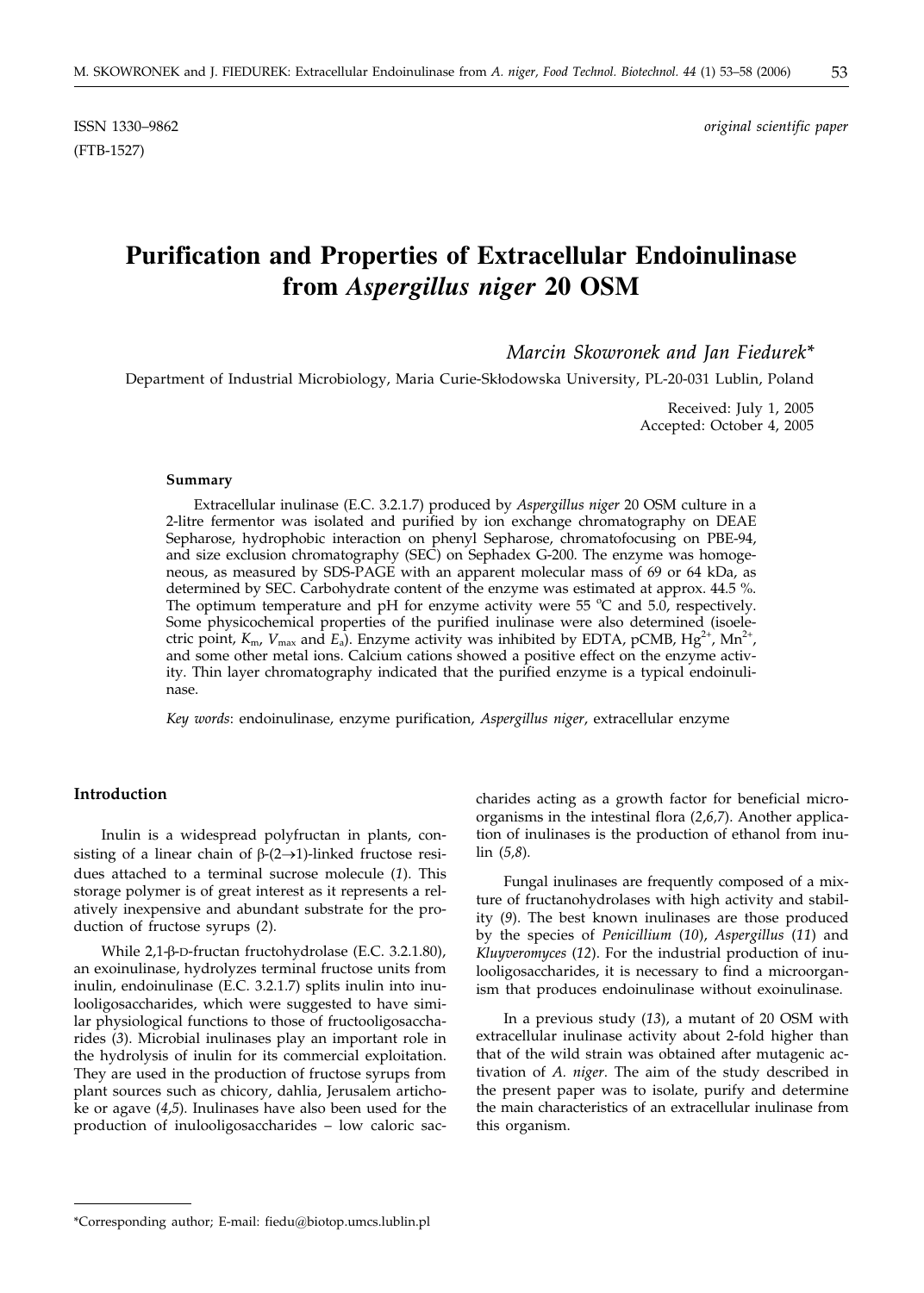# **Materials and Methods**

#### *Strain and growth conditions*

*A. niger* 20 OSM mutant from our collection was used. This strain has been characterized as having high inulinase activity in submerged cultures and as being resistant to some abiotic stresses (*13*)*.* It was maintained on malt agar slants at 4 °C and grown on a basal medium (BM) which contained (in  $g/L$ ): sucrose 33.3, yeast extract 19.7, NaNO<sub>3</sub> 3.65, K<sub>2</sub>HPO<sub>4</sub> 2.6 and MgSO<sub>4</sub>·7H<sub>2</sub>O 0.15.

The mycelium of *A. niger* was grown in a 2-litre glass fermentor (Biostat B, B. Braun Biotech International GmbH, Germany) filled with 1.6 L of BM. Aerated (at a rate of 1 L air/min) and stirred (200 rpm) bioreactor free cultures were run at 30 °C for 96 h. Occasionally antifoam A emulsion (Sigma) was added to break the foam. The pH was kept at the value of 6.0 by the addition of 0.1 M NaOH. Dissolved oxygen (DO) concentration in the fermentation broth was measured with an Ingold electrode (Mettler-Toledo GmbH). The values of the readings were expressed as percentage of the initial level of saturation.

#### *Enzyme concentration*

Liquid culture medium was collected after 4 days of fungal growth (when the inulinase activity was maximal), separated from the growing medium by filtration through Miracloth quick filtration material (Chicopee Mills, Inc., USA) and checked immediately for inulinase and invertase activities. Different ways were chosen for the extracellular inulinase concentration from the culture filtrate: (*i*) precipitation by various agents such as ammonium sulphate or organic solvents (ethanol, propanol, isopropanol, acetone), (*ii*) vacuum rotary evaporation at 37 °C, and (*iii*) ultrafiltration using a Filtronmini-Ultrasette (Filtron, USA). All steps described above were performed at 5 °C.

# *Purification of inulinase*

The culture filtrate containing inulinase activity was preliminarily concentrated on a rotary evaporator, precipitated by isopropanol and used in the following steps of the purification procedure. Next, the inulinase preparation was applied onto a DEAE Sepharose (fast flow) column ( $2.5 \times 20$  cm), equilibrated with 0.05 mM acetate buffer (pH=6.0) and connected to a chromatographic GradiFrac System (Pharmacia Biotech AB, Sweden). The inulinase activity was eluted from the column with a linear NaCl gradient, 0.0–0.25 M, in 0.05 M acetate buffer  $(pH=6.0)$  at a flow rate of 1 mL/min. Fractions containing inulinase activity were pooled and applied onto a phenyl Seharose, PBE-94 or Sephadex G-200 column. Phenyl Sepharose 6 fast flow column  $(1\times20$  cm) was equilibrated with 0.75 M (NH<sub>4</sub>)<sub>2</sub>SO<sub>4</sub> in 0.05 M phosphate buffer (pH=7.0). The column was washed with equilibrating buffer and eluted with a descending gradient of 0.75–0.00 M ammonium sulphate. Chromatofocusing was performed on a Polybuffer Exchanger PBE-94 column ( $1\times20$  cm), equilibrated with 0.025 M imidazole-HCl buffer, pH=7.4. The column was eluted with Polybuffer 74 at a flow rate of 0.3 mL/min. Size exclusion chromatography (SEC) was carried out using a Sepha-

dex G-200 ( $1\times100$  cm) column eluted with 0.05 M acetate buffer, pH=5.0, at a flow rate of 4 mL/h. Protein elution profile in each chromatography was monitored spectrophotometrically by absorbance at 280 nm.

# *Molecular mass estimation*

Molecular mass was determined by SEC and SDS- -PAGE. SEC was performed on Sephadex G-200 column using Bio-Rad Gel Filtration Standards. SDS-PAGE was carried out by the method of Laemmli using 10 % polyacrylamide gel and Pharmacia HMW-SDS Calibration Kit.

#### *Protein identification by mass spectrometry*

Protein samples were analyzed by liquid chromatography – electrospray mass spectrometry with collisional fragmentation (LC-ESI-MS-MS/MS). Prior to the analysis the proteins were reduced, alkylated and digested with trypsin. Eluted peptide mixture was applied to RP-18 precolumn (LC Packings) and then transferred to nano- -HPLC RP-18 column (LC Packings, 75 mM i.d.) using an acetonitrile gradient (0–50 % AcN in 30 min) in the presence of 0.05 % of formic acid with the flow rate of 200 nL/min. Column outlet was coupled directly to FTICR electrospray mass spectrometer (Thermo Finnigan) working in the regime of data dependent MS to MS/MS. Results were analyzed by a Mascot database search (Matrix Science Ltd.).

#### *Identification of inulin hydrolysis products*

For the identification of inulooligosaccharides, thin layer chromatography was carried out on silica gel 60  $F<sub>254</sub>$  (E. Merck) precoated plates, using the solvent system containing (in volume ratio) nitroethane/acetonitrile/ethanol/water (1:4:3:2). Chromatograms were visualized by spraying with *N*-(1-naphthyl)ethylenediamine dihydrochloride-methanol-sulphuric acid spray.

# *Determination of Km, Vmax and Ea*

The kinetic constants  $(K_{m}, V_{max})$  for inulinase were calculated from standard Lineweaver-Burk plot. The determinations were made at the optimum pH and temperature in the assay reaction mixtures and under the conditions outlined above, except for the fact that substrate concentrations were changed from 0.1 to 2.0 %. The activation energy  $(E_a)$  was calculated from the Arrhenius equation.

#### *Analytical procedures*

The reaction mixture contained 0.05 mL of an appropriately diluted culture filtrate and 0.95 mL of 0.5 % mass per volume ratio of inulin (from Dahlia tubers, Sigma Chemical Co., St Louis, MO, USA) dissolved in 0.1 M acetate buffer (pH=5.0) and was incubated at 50 °C. After 20 min of incubation, the increase in reducing sugars was estimated with the 3,5-dinitrosalicylic acid method (*14*). Absorbance was measured at 550 nm. One unit (U) of inulinase activity was defined as the amount of the enzyme which produces  $1 \mu$ mol of reducing sugars per min under the above conditions.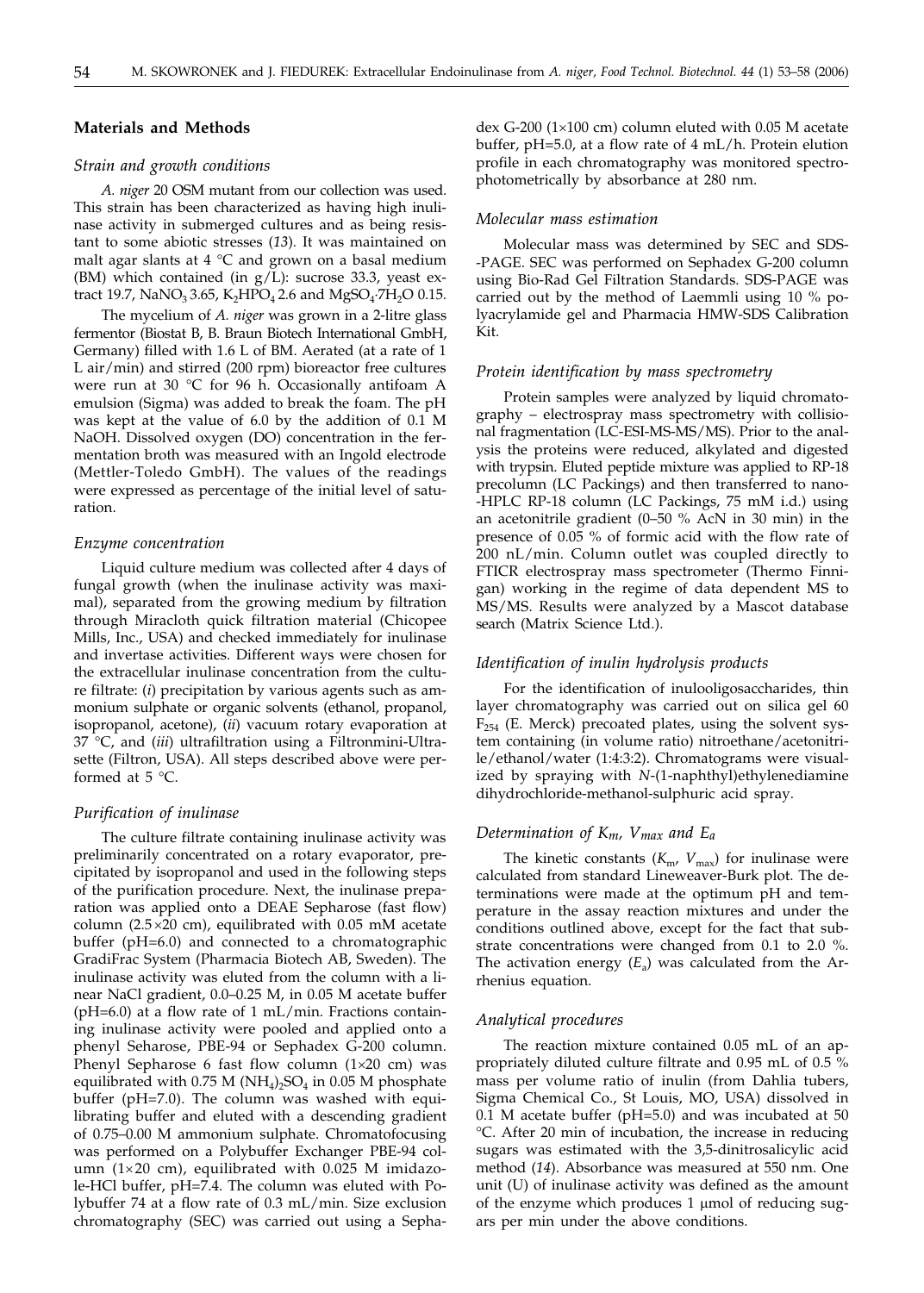The influence of pH on inulinase was examined in the standard assay mixture except that 0.1 M McIlvaine buffer (pH=3.4–8.5), instead of acetate buffer, was used. The effect of temperature on the enzyme activity was determined under the standard procedure in the range of temperature from 20 to 70 °C at optimal pH value.

Protein concentration was analysed using Lowry or Bradford methods (*15,16*). Saccharide content in protein molecules was determined according to Dubois *et al.* (*17*), by the phenol sulphuric assay using glucose as a standard.

The mean standard error for inulinase estimate was  $\pm 0.23$  and ranged from 0.003-0.36 U/mL.

# **Results and Discussion**

The main objective of the present study was to purify and determine the dominant physical characteristics of extracellular inulinase of *Aspergillus niger*. Culture filtrate of *A. niger* 20 OSM obtained after 96 h of growth was used as enzyme source for obtaining an active inulinase preparation. The first step of the experiments consisted in finding effective methods of protein isolation and concentration from the culture fluid. Inulinase preparations were obtained by precipitation with ammonium sulphate and organic solvents in various ratios to the culture filtrate volume, ultrafiltration and evaporation. The fraction precipited with isopropanol in the ratio of 3:1 with culture filtrate indicated a relatively high inulinase activity (about 99 % of initial activity). A little less satisfactory results were obtained after concentrating (10- -fold) the culture fluid in a vacuum evaporator. About 95 % of inulinase activity and more than 95 % of initial protein content were observed in this fraction. A similar level of inulinase activity was obtained in the fraction after ultrafiltration or lyophilization (94 and 95 %, respectively).

In the subsequent experiment, the extracellular inulinase of *A. niger*, obtained after the precipitation with isopropanol, was purified on the DEAE Sepharose column. This procedure allowed us to separate the main inulinase activity into one sharp peak fraction, which closely coincided with the protein peak. Inulinase eluted from the column with 0.25 M NaCl was purified over 14-fold with a yield of 67.4 % (Table 1). The main active fraction was applied to a phenyl Sepharose column. Purification level increased to 23-fold with recovery of 40 %. The active fraction after DEAE Sepharose was submitted



**Fig. 1.** SDS-PAGE analysis of purified endoinulinase from *A. niger* 20 OSM Lanes: 1 – standard proteins, 2 – purified endoinulinase

to further fractionation by chromatofocusing on PBE-94. The active inulinase fraction was focused with a single sharp peak which coincided with the protein peak, and its isoelectric point was estimated at 3.85. Another sample of inulinase purified on DEAE Sepharose was also submitted to SEC on Sephadex G-200. Thus purified inulinase showed a similar level of specific activity and a high yield in comparison with the phenyl Sepharose and chromatofocusing purification scheme. The purification factor after the SEC was about 22.5 with the yield of more than 58 % (Table 1). The native molecular mass of the enzyme was determined by SEC as 64 kDa.

The homogenity of inulinase obtained from *A. niger* 20 OSM was confirmed by SDS-PAGE. The single protein band visualized as inulinase is shown in Fig. 1. The relative molecular mass of the enzyme determined by this method was 69 kDa. This was very similar to the value estimated by SEC, indicating a monomeric form of the active enzyme. The relative molecular mass of inulinases from *Aspergillus* and *Penicillium*, as determined by SEC and SDS-PAGE, was in the range of 54–78 kDa (*9, 11,18*). These values are similar to those found for the enzyme from *A. niger* 20 OSM. Protein identity was confirmed by LC-ESI-MS-MS/MS. Results were analyzed by a Mascot database search. The protein was similar to endoinulinase from *Aspergillus niger* 12 (*19*), with a Mascot score of 1669 and sequence coverage of 45 %. Purified inulinase was identified as a glycoprotein. The carbohydrate content of the enzyme was estimated at 44.5 % by

Table 1. Purification of endoinulinase from *Aspergillus niger* 20 OSM

| Method                                 | Total activity<br>U | $m$ (total protein)<br>mg | Specific activity<br>U/mg | Purification<br>factor | Yield<br>$\%$ |
|----------------------------------------|---------------------|---------------------------|---------------------------|------------------------|---------------|
| 1. Culture filtrate                    | 7708                | 150.00                    | 51.4                      | 1.00                   | 100.00        |
| 2. Concentration in evaporator (5x)    | 7477                | 147.50                    | 50.7                      | 0.99                   | 97.00         |
| 3. Precipitation by isopropanol (75 %) | 7325                | 57.10                     | 128.3                     | 2.50                   | 95.03         |
| 4. DEAE Sepharose                      | 5198                | 6.92                      | 750.7                     | 14.61                  | 67.44         |
| 5a. Phenyl Sepharose                   | 3103                | 2.58                      | 1201.9                    | 23.39                  | 40.26         |
| 5b. PBE-94                             | 3488                | 3.10                      | 1125.4                    | 21.90                  | 45.25         |
| 5c. Sephadex G-200                     | 4483                | 3.87                      | 1158.3                    | 22.54                  | 58.16         |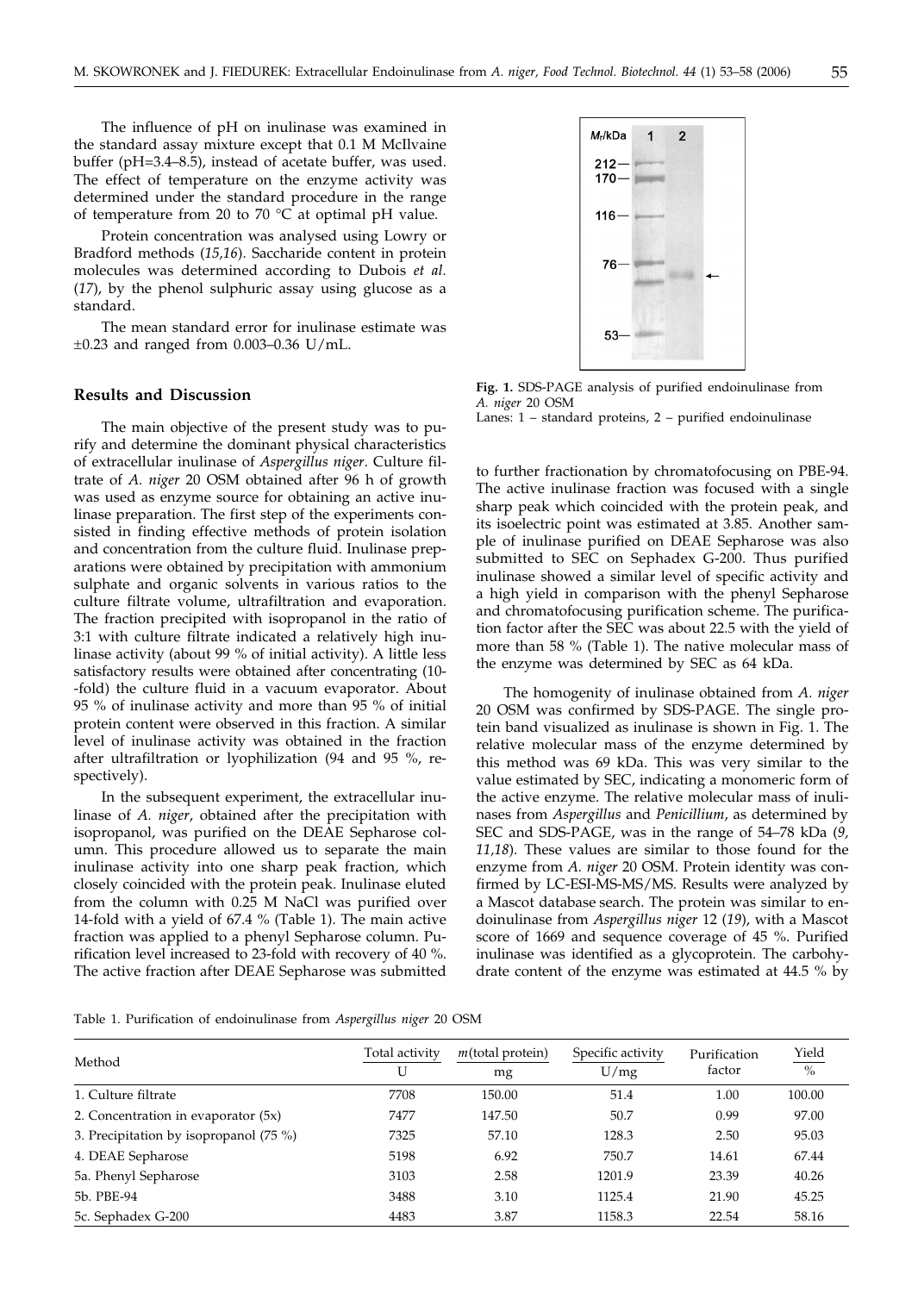mass. A similar value (40 %) was reported for *K. marxianus* inulinase (*20*). Next, the basic kinetic characteristics, Michaelis constant (6.7 g/L), maximal speed (0.0476 mg/mL/min), and activating energy (58.33 kJ/mol) were calculated for the purified fraction of inulinase. The optimum temperature and pH for the enzyme activity were 55 °C and 5.0, respectively. The enzyme showed good stability at a pH range from 4.0 to 7.0 and at temperatures up to 55  $\degree$ C (Fig. 2).

Inulinases from various microorganisms were extensively studied and the kinetic parameters determined for the activities from enzyme preparations of *A. niger* 20 OSM are in agreement with those reported for *A. niger* in the literature (*21*,*22*). The behaviour of this enzyme under different temperatures and pH values was also similar to those observed for inulinases from the *Aspergillus* species (*22,23*).

Inulinase under the influence of *p*-chloromercuribenzoate (p-CMB) was strongly inactivated during 30 min of incubation. This indicates that the active center of inulinase contains the SH group of cysteine. p-CMB reacts with thiol groups forming mercaptides (a reversible process) and serves as a specific reagent for SH groups (24). Several cations such as  $Zn^{2+}$ ,  $Cd^{2+}$ ,  $Co^{2+}$ ,  $Ni<sup>2+</sup>$ , and Fe<sup>3+</sup> strongly inhibited inulinase activity at 1 mM.  $Mn^{2+}$  and  $Hg^{2+}$  cations completely inactivated the enzyme. Conversely, some endoinulinases were reported to be activated by Mn<sup>2+</sup> (25). Divalent metal ion chelator, 1 mM EDTA, also showed higher inhibitory effect (about 17 % of activity left). Several divalent metal ions in a 2 mM concentration were added to EDTA-inactivated inulinase solution to reactivate the enzyme. Calcium ions fully reactivated inulinase activity (data not shown). The positive effect of  $Ca^{2+}$  on inulinase activity from *Rhizopus* sp. strain was reported by Ohta *et al*. (*25*).

Thin layer chromatography of inulin hydrolysis products showed tetra- and pentasaccharides as the main end products. There was no fructose in the hydrolysate (Fig. 3). In general, hydrolysis of fructans by fungal enzymes is catalysed by both endo- and exohydrolases. Most of the fungal inulinases described in the literature are exo-acting enzymes (*23,26,27*). As inulooligosaccharides were the main product of degradation of fructans by inulinase from *A. niger* 20 OSM, it can be concluded that purified inulinase is an endo-acting enzyme. Dur-



**Fig. 2**. Stability of endoinulinase from *A. niger* 20 OSM after 1-hour incubation at various temperatures



**Fig. 3.** Thin layer chromatography of inulin hydrolysate by the purified enzyme in the course of reaction

Standards (St.): fructose (F), sucrose (GF), 1-kestose (GF<sub>2</sub>), nystose (GF<sub>3</sub>), 1'- $\beta$ -fructofuranosylnystose (GF<sub>4</sub>)

ing the hydrolysis process, at first longer saccharide chains appeared, which were subsequently cut into shorter fragments. Purified inulinase showed no detectable activity toward sucrose and little activity toward raffinose (0.8 % of relative enzyme activity on inulin). This confirms the claim that the enzyme is a typical endoinulinase. Using culture supernatant instead of purified inulinase led to producing fructose from inulin. This suggests that apart from endoinulinase, an exo-acting enzyme also occurs in culture filtrate.

# **Conclusion**

For the industrial production of inulooligosaccharides, it is necessary to find an enzyme without traces of exoinulinase activity. Purified endoinulinase obtained from *A. niger* 20 OSM meets these requirements. Our results indicate that *A. niger* 20 OSM is a microorganism which can be successfuly used for efficient industrial production of extracellular endoinulinase, as high amounts of oligofructans can be released from  $\beta$ -(2,1)-fructans after a very short period of incubation. Therefore, further studies are required to examine the use of the immobilized enzyme for inulin hydrolysis on a bioreactor scale.

### *Acknowledgement*

The research reported here was suported by the programme BW/BINOZ/UMCS.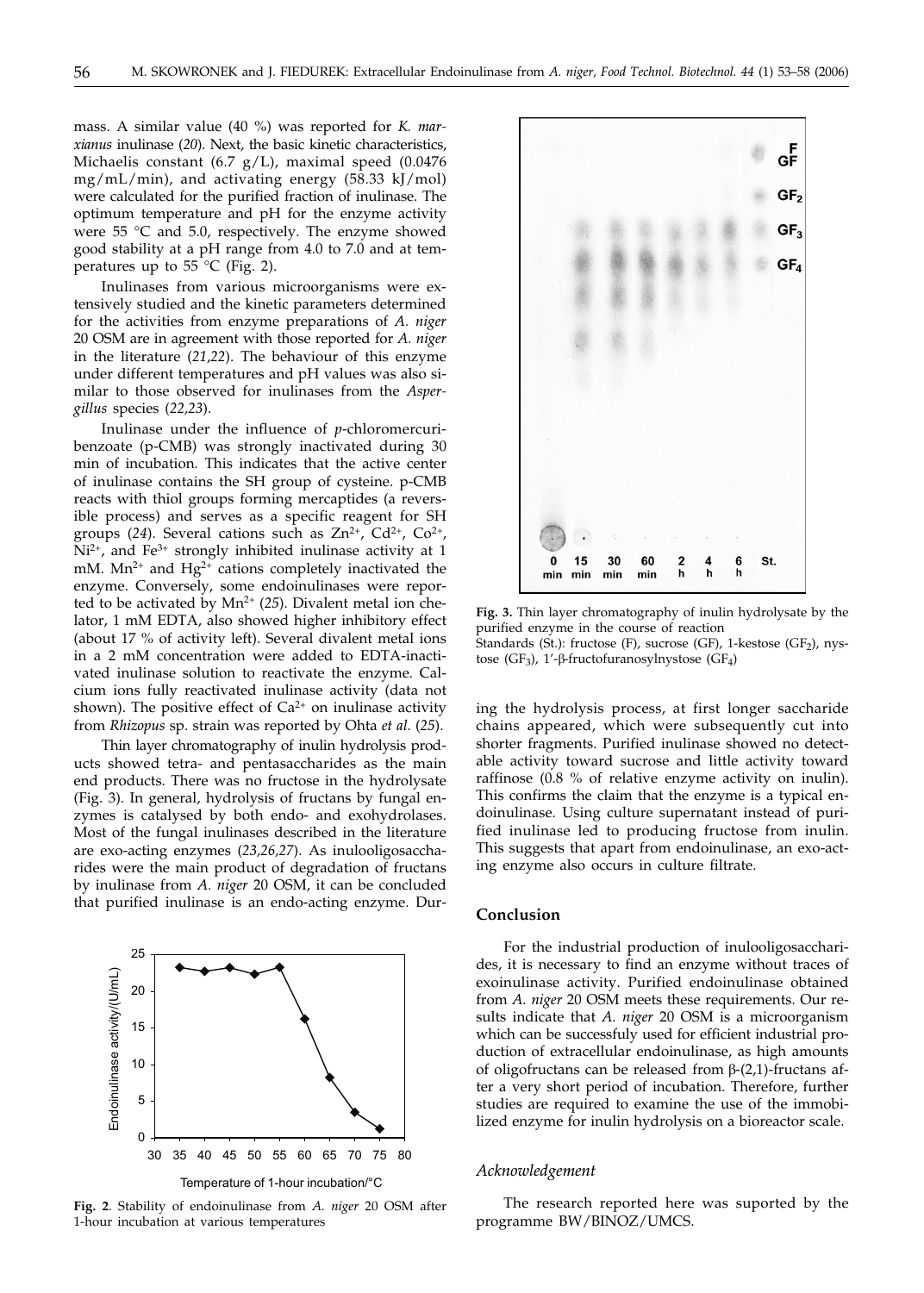# **References**

- *1.* G.A. Henry, The ecological significance of fructan in a contemporary flora, *New Phytol. 106* (1987) 201–216.
- *2.* E.J. Vandamme, D.G. Derycke, Microbial inulinases: Fermentation process, properties and applications, *Adv. Appl. Microbiol*. *29* (1983) 139–176.
- *3.* M.B. Roberfroid, J.A.E. Van-Loo, G.R. Gibsom, The bifidogenic nature of chicory inulin and its hydrolysis products, *J. Nutr*. *128* (1998) 11–19.
- *4.* T. Nakamura, Y. Ogata, A. Shitara, A. Nakamura, K. Ohta, Continuous production of fructose syrups from inulin by immobilised inulinase from *Aspergillus niger* mutant 817, *J. Ferment. Bioeng. 80* (1995) 164–169.
- *5.* A. Pandey, C.R. Soccol, P. Selvakumar, V.T. Soccol, N. Krieger, J.D. Fontana, Recent developments in microbial inulinases. Its production, properties and microbial applications, *Appl. Biochem. Biotechnol. 81* (1999) 35–52.
- *6.* J.W. Yun, C.H. Song, J.W. Choi, S.K. Song, Production of inulo-oligosaccharides from inulin by recombinant *E. coli* containing endoinulinase activity, *Bioprocess Eng. 21* (1999) 101–106.
- *7.* J.W. Yun, J.P. Park, C.H. Song, C.Y. Lee, J.H. Kim, S.K. Song, Continuous production of inulo-oligosaccharides from chicory juice by immobilised endoinulinase, *Bioprocess Eng. 22* (2000) 189–194.
- *8.* K. Ohta, S. Hamada, T. Nakamura, Production of high concentrations of ethanol from inulin by simultaneous saccharification and fermentation using *Aspergillus niger* and *Saccharomyces cerevisiae*, *Appl. Environ. Microbiol. 59* (1993) 729–733.
- *9.* L.M. Balayan, I.A. Pivazian, R.N. Khachaturian, I.G. Afrikian, V.A. Abelian, Inulinases from *Penicillium palitans* and *Penicillium cyclopium*, *Biochemistry, 61* (1996) 645–650.
- *10.* S. Onodera, N. Shiomi, Purification and subside affinities of *exo*-inulinase from *Penicillium trzebinskii*, *Biosci. Biotechnol. Biochem. 56* (1992) 1443–1447.
- *11.* M. Ettabili, J.C. Baratti, Molecular and kinetic properties of *Aspergillus ficuum* inulinases, *Agric. Biol. Chem. 54* (1990) 611–668.
- *12.* A.K. Gupta, D.P. Singh, N. Kaur, R. Singh, Production, purification and immobilization of inulinase from *Kluyveromyces fragilis, J. Chem. Technol. Biotechnol. 59* (1994) 377– 385.
- *13.* M. Skowronek, J. Fiedurek, Selection of biochemical mutants of *Aspergillus niger* resistant to some abiotic stresses with increased inulinase production, *J. Appl. Microbiol. 95* (2003) 677–685.
- *14.* G.L. Miller, Use of dinitrosalicylic acid reagent for the determination of reducing sugar, *Anal. Chem. 31* (1959) 426– 428.
- *15.* O.H. Lowry, N.J. Rosebrough, A.L. Farr, R.J. Randall, Protein measurement with the Folin phenol reagent, *J. Biol. Chem. 193* (1951) 265–275.
- *16.* M.M. Bradford, A rapid and sensitive method for the quantitative of microgram quantities of protein utilizing the principle of protein-dye binding, *Anal. Biochem. 72* (1976) 248–254.
- *17.* M. Dubois, K.A. Gilles, J.K. Hamilton, P.A. Rebers, F. Smith, Colorimetric method for determination of sugars and related substances, *Anal. Chem*. *28* (1956) 350–356.
- *18.* T.B. Uhm, M.S. Chung, S.H. Lee, F. Gourronc, I. Housen, J.H. Kim, J. Van Beeumen, B. Haye, J. Vandenhaute, Purification and characterization of *Aspergillus ficuum* endoinulinase, *Biosci. Biotechnol. Biochem. 63* (1999) 146–151.
- *19.* H. Akimoto, T. Kushima, T. Nakamura, K. Ohta, Transcriptional analysis of two endoinulinase genes inuA and inuB in *Aspergillus niger* and nucleotide sequences of their promoter regions, *J. Biosci. Bioeng. 88* (1999) 599–604.
- *20.* T.R. Kushi, R. Monti, J. Contiero, Production, purification and characterization of an extracellular inulinase from *Kluyveromyces marxianus* var. *bulgaricus*, *J. Ind. Microbiol. Biotechnol. 25* (2000) 63–69.
- *21.* T. Nakamura, Y. Nagamoto, S. Hamada, Y. Nishino, K. Ohta, Occurrence of two forms of extracellular inulinase from *Aspergillus niger* mutant 817, *J. Ferment. Bioeng. 78* (1994) 134–139.
- *22.* G. Oengen-Baysal, S.S. Sukan, N. Vassilev, Production and properties of inulinase from *Aspergillus niger, Biotechnol. Lett*. *16* (1994) 275–280.
- *23.* P.K. Gill, R.K. Manhas, J. Singh, P. Singh, Purification and characterization of an exoinulinase from *Aspergillus fumigatus, Appl. Biochem. Biotechnol. 117* (2004) 19–32.
- *24.* N.A. Zherebtsov, I.N. Abramova, S.A. Shelamova, T.N. Popova, Identification of catalitically active groups in inulinase from *Bavillus polymyxa* 722, *Appl. Biochem. Microbiol. 39* (2003) 544–548.
- *25.* K. Ohta, N. Suetsugu, T. Nakamura, Purification and properties of an extracellular inulinase from *Rhizopus* sp. strain TN-96, *J. Biosci. Bioeng. 94* (2002) 78–80.
- *26.* M. Arand, A.M. Golubev, J.R.B. Neto, I. Polikarpov, R. Wattiez, O.S. Korneeva, E.V. Eneyskaya, A.A. Kulminskaya, K.A. Shabalin, S. M. Shishliannikov, O.V. Chepurnaya, K.N. Neustroev, Purification, characterization, gene cloning and preliminary X-ray data of the exoinulinase from *Aspergillus awamori*, *Biochem. J. 362* (2002) 131–135.
- *27.* R.A.B. Pessoni, R.C.L. Figueiredo-Ribeiro, M.R. Braga, Extracellular inulinases from *Penicillium janczewskii*, a fungus isolated from the rhizosphere of *Vernonia herbacea* (*Asteraceae*), *J. Appl. Microbiol. 87* (1999) 141–147.

# **Pročišćavanje i svojstva ekstracelularne endoinulinaze iz soja** *Aspergillus niger* **20 OSM**

#### **Sa`etak**

Ekstracelularna inulinaza (E.C. 3.2.1.7), proizvedena pri uzgoju *Aspergillus niger* 20 OSM u dvolitrenom fermentoru, izolirana je i pročišćena ionskom kromatografijom na DEAE sefarozi hidrofobnom interakcijom na fenil sefarozi, kromatofokusiranjem na koloni PBE-94 (Polybuffer Exchanger) te SEC kromatografijom (Size Exclusion Chromatography) na Sephadexu G-200. Enzim je homogen, sudeći prema SDS-PAGE elektroforezi, prividne